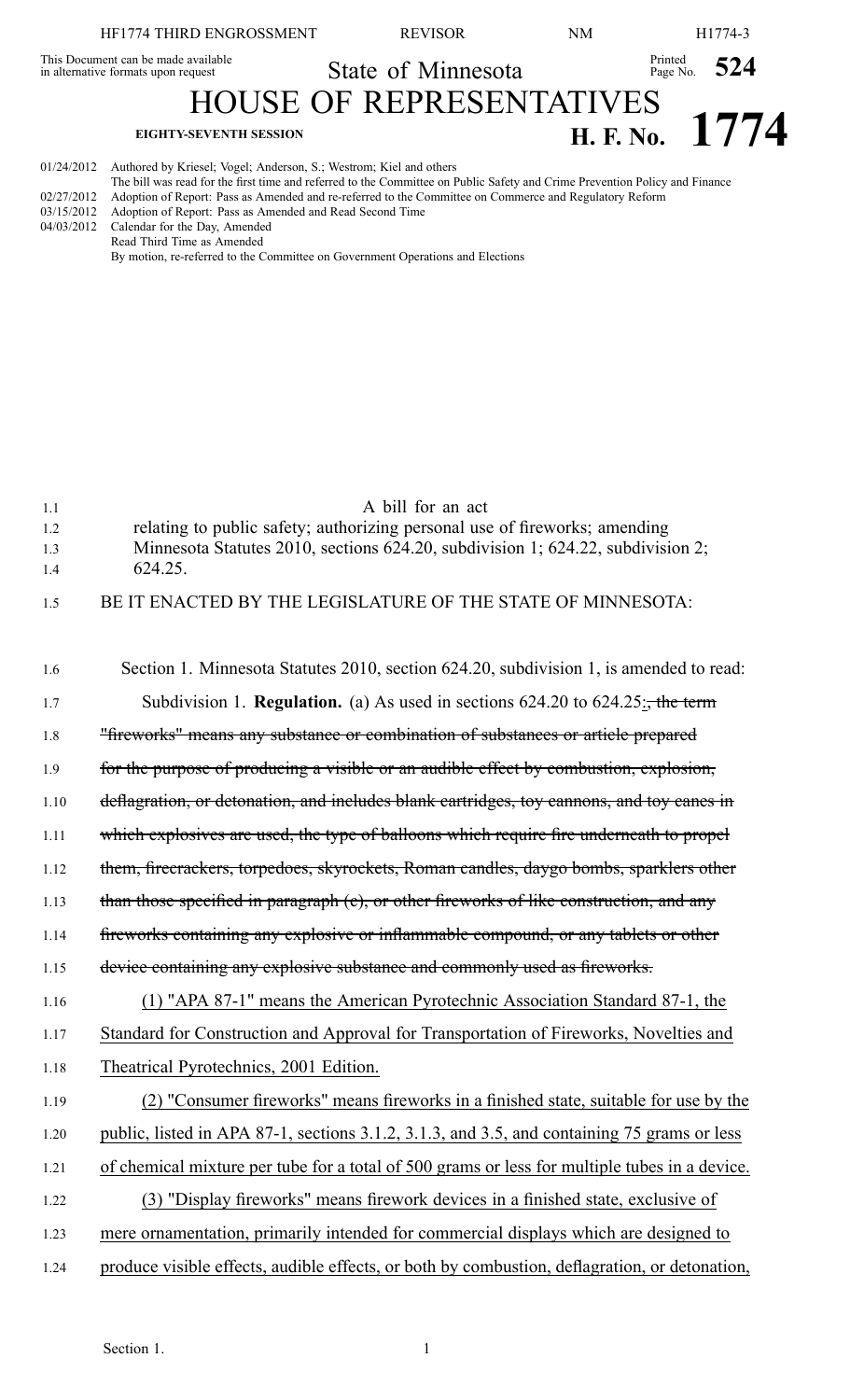HF1774 THIRD ENGROSSMENT REVISOR NM H1774-3

| 2.1  | including but not limited to salutes containing more than 130 milligrams of explosive                     |
|------|-----------------------------------------------------------------------------------------------------------|
| 2.2  | composition, aerial shells containing more than 40 grams of chemical composition                          |
| 2.3  | exclusive of light charge and other exhibition display items that exceed the limits                       |
| 2.4  | contained in the APA 87-1 Standard for consumer fireworks and does not include any toy                    |
| 2.5  | pistols, toy guns, paper caps, sparklers, or novelties.                                                   |
| 2.6  | (4) "Fireworks" means any device intended to produce visible effects, audible                             |
| 2.7  | effects, or both by combustion, deflagration, or detonation, and includes display fireworks.              |
| 2.8  | Fireworks does not include sparkling devices, novelties, theatrical pyrotechnic articles,                 |
| 2.9  | or consumer fireworks.                                                                                    |
| 2.10 | (5) "Novelties" means devices containing small amounts of pyrotechnic composition                         |
| 2.11 | listed in APA 87-1, sections 3.2, 3.3, and 3.4, and includes sparklers, snakes and glow                   |
| 2.12 | worms, smoke devices, or trick noisemakers which include paper streamers, party                           |
| 2.13 | poppers, string poppers, snappers, drop pops, each consisting of not more than 25/100                     |
| 2.14 | grains of explosive mixture, toy pistols, toy guns, in which paper caps containing 25/100                 |
| 2.15 | grains or less of explosive compound are used and toy pistol caps which contain less                      |
| 2.16 | than 20/100 grains of explosive mixture.                                                                  |
| 2.17 | (6) "Sparkling devices" means ground-based or handheld devices that produce a                             |
| 2.18 | shower of sparks and are listed in APA 87-1, sections 3.1.1 and 3.5, and includes fountains,              |
| 2.19 | torches, wheels, ground spinners, flitter sparklers, toy smoke devices, and sparklers.                    |
| 2.20 | (b) The term "fireworks" shall not include toy pistols, toy guns, in which paper caps                     |
| 2.21 | containing 25/100 grains or less of explosive compound are used and toy pistol caps                       |
| 2.22 | which contain less than 20/100 grains of explosive mixture. The use of sparkling devices,                 |
| 2.23 | novelties, or consumer fireworks is not permitted on public property.                                     |
| 2.24 | (e) The term also does not include wire or wood sparklers of not more than 100                            |
| 2.25 | grams of mixture per item, other sparkling items which are nonexplosive and nonaerial                     |
| 2.26 | and contain 75 grams or less of chemical mixture per tube or a total of 500 grams or less                 |
| 2.27 | for multiple tubes, snakes and glow worms, smoke devices, or trick noisemakers which                      |
| 2.28 | include paper streamers, party poppers, string poppers, snappers, and drop pops, each                     |
| 2.29 | consisting of not more than twenty-five hundredths grains of explosive mixture. The use                   |
| 2.30 | of items listed in this paragraph is not permitted on public property. This paragraph does                |
| 2.31 | not authorize the purchase of items listed in it by persons younger than 18 years of age.                 |
| 2.32 | The age of a purchaser of items listed in this paragraph must be verified by photographic                 |
| 2.33 | identification.                                                                                           |
| 2.34 | $\left(\frac{d}{d}\right)$ (c) A local unit of government may impose an annual license fee for the retail |
| 2.35 | sale of items authorized under paragraph (e) consumer fireworks. The annual license                       |

2.36 fee of each retail seller that is in the business of selling only the items authorized under

Section 1. 2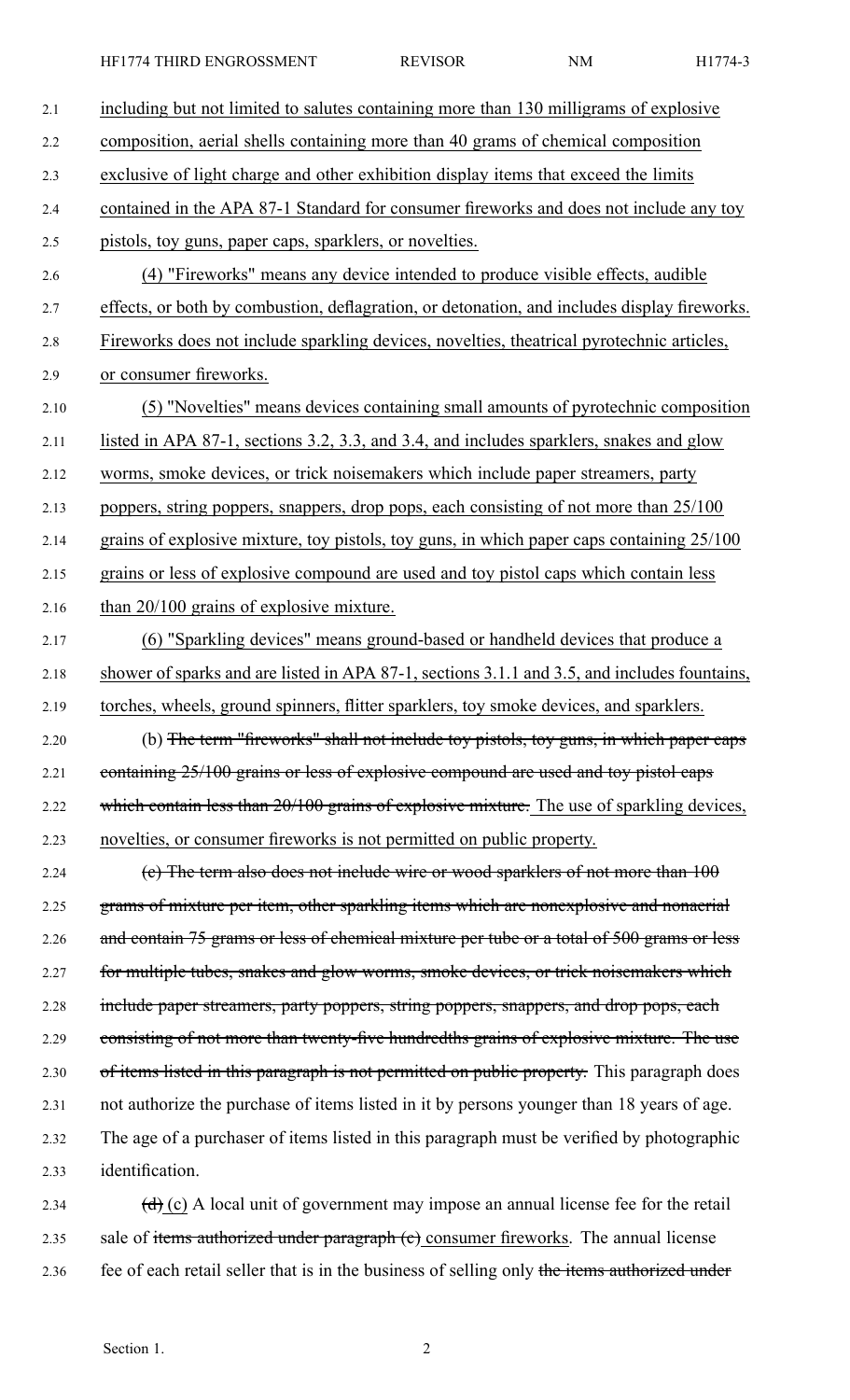- 3.1 **paragraph (c)** consumer fireworks may not exceed \$350, and the annual license of each 3.2 other retail seller selling consumer fireworks may not exceed \$100. A local unit of 3.3 government may not: 3.4 (1) impose any fee or charge, other than the fee authorized by this paragraph, on the 3.5 wholesale or retail sale of items authorized under paragraph (e) consumer fireworks; 3.6 (2) impose any permit, license, fee, or charge on the retail or wholesale sale of 3.7 sparkling devices or novelties; 3.8 (3) prohibit or restrict the sale or display of items consumer fireworks, novelties, 3.9 and sparkling devices for from any permanent or temporary retail sale authorized 3.10 under paragraph (c) that comply structure that complies with National Fire Protection 3.11 Association Standard 1124 (2003 edition);  $\sigma$  $3.12$   $(3)$  (4) impose on a retail seller any financial guarantee requirements, including 3.13 bonding or insurance provisions, containing restrictions or conditions not imposed on the 3.14 same basis on all other business licensees.; or 3.15 (5) enact any ordinance, rule, or regulation that prohibits, limits, or restricts the 3.16 wholesale or retail sale of sparkling devices and novelties. 3.17 **EFFECTIVE DATE.** This section is effective June 1, 2012, and applies to crimes 3.18 committed on or after that date. 3.19 Sec. 2. Minnesota Statutes 2010, section 624.22, subdivision 2, is amended to read: 3.20 Subd. 2. **Operator certification requirements.** (a) An applicant to be <sup>a</sup> supervising 3.21 operator of a fireworks display of display fireworks shall meet the requirements of this 3.22 subdivision before the applicant is certified by the state fire marshal. 3.23 (b) An applicant must be at least 21 years old. 3.24 (c) An applicant must have completed <sup>a</sup> written examination, administered or 3.25 approved by the state fire marshal, and achieved <sup>a</sup> passing score of at least 70 percent. 3.26 The state fire marshal must be satisfied that achieving <sup>a</sup> passing score on the examination 3.27 satisfactorily demonstrates the applicant's knowledge of statutes, codes, and nationally 3.28 recognized standards concerning safe practices for the discharge and display of fireworks. 3.29 (d) An applicant shall apply in writing to the state fire marshal by completing and 3.30 signing an application form provided by the state fire marshal.
- 3.31 (e) An applicant shall submit evidence of experience, which must include active 3.32 participation as an assistant or operator in the performance of at least five fireworks 3.33 displays, at least one of which must have occurred in the current or preceding year.
- 
- 3.34 **EFFECTIVE DATE.** This section is effective June 1, 2012.